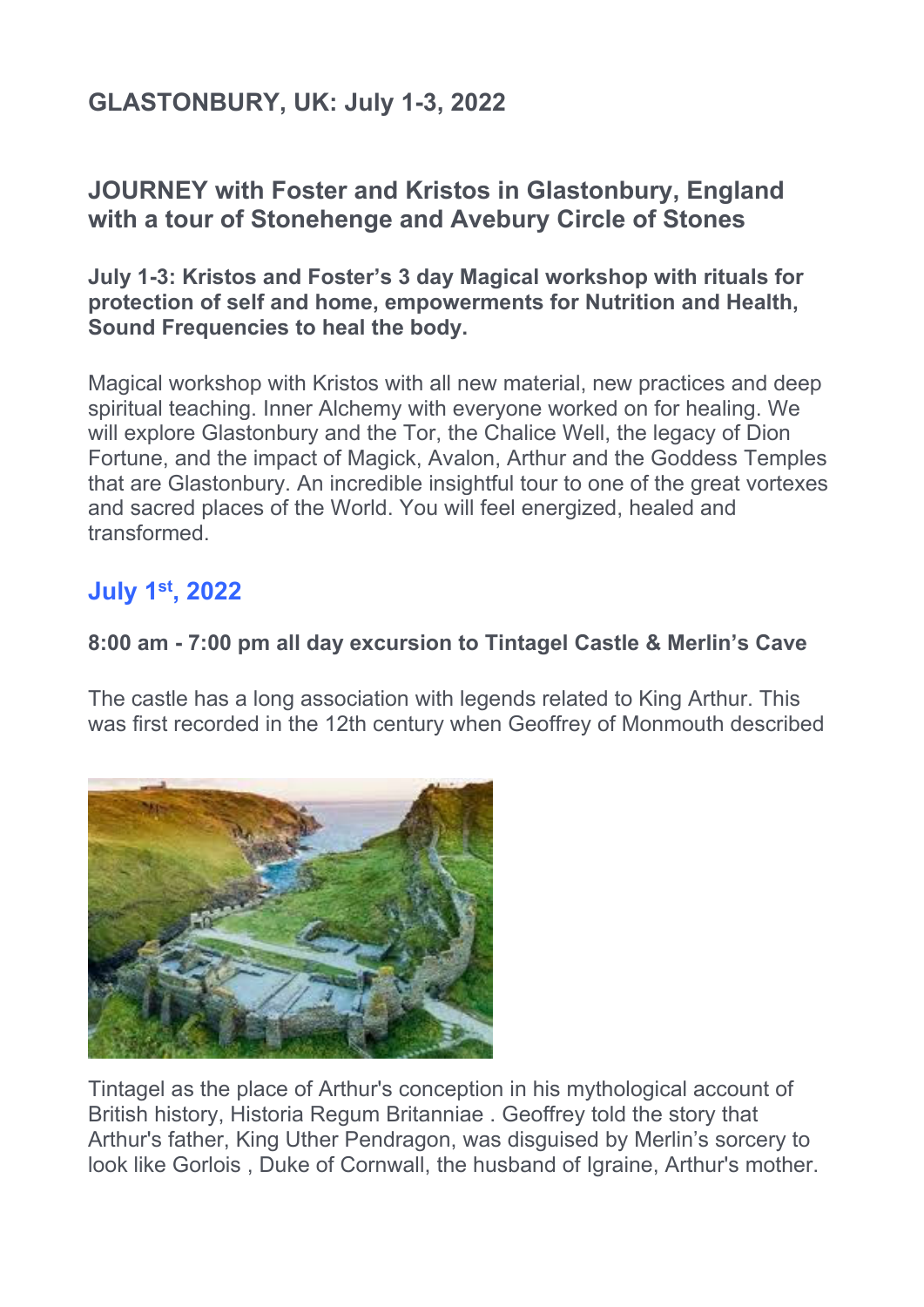

Go on a legendary adventure at Tintagel - a Cornish castle with links to the stories of King Arthur. Cross the spectacular new bridge to take in unforgettable views of the coastline and explore the historyrich headland. Walk among the castle ruins that still cling to the cliffs, find early-medieval remains and meet Gallos - the life-size bronze statue of an ancient king who keeps watch over the wild seas below.

Soak up the natural beauty of the headland and look out for wildlife. You can often see seals playing in the water and the rugged cliffs teem with birds sheltering from the winds.

Head down to sea level to stroll along the sandy beach and venture into Merlin's Cave. Uncover tales of King Arthur at the exhibition in the visitor centre, and enjoy a spot of locally-sourced lunch at the Beach Café.

Tintagel Castle has fired the imaginations of writers, royals, artists and poets for hundreds of years. Now it's your turn to be inspired.

### **July 2nd, 2022**



**9:30 am - 12:00 pm - Workshop in Goddes House**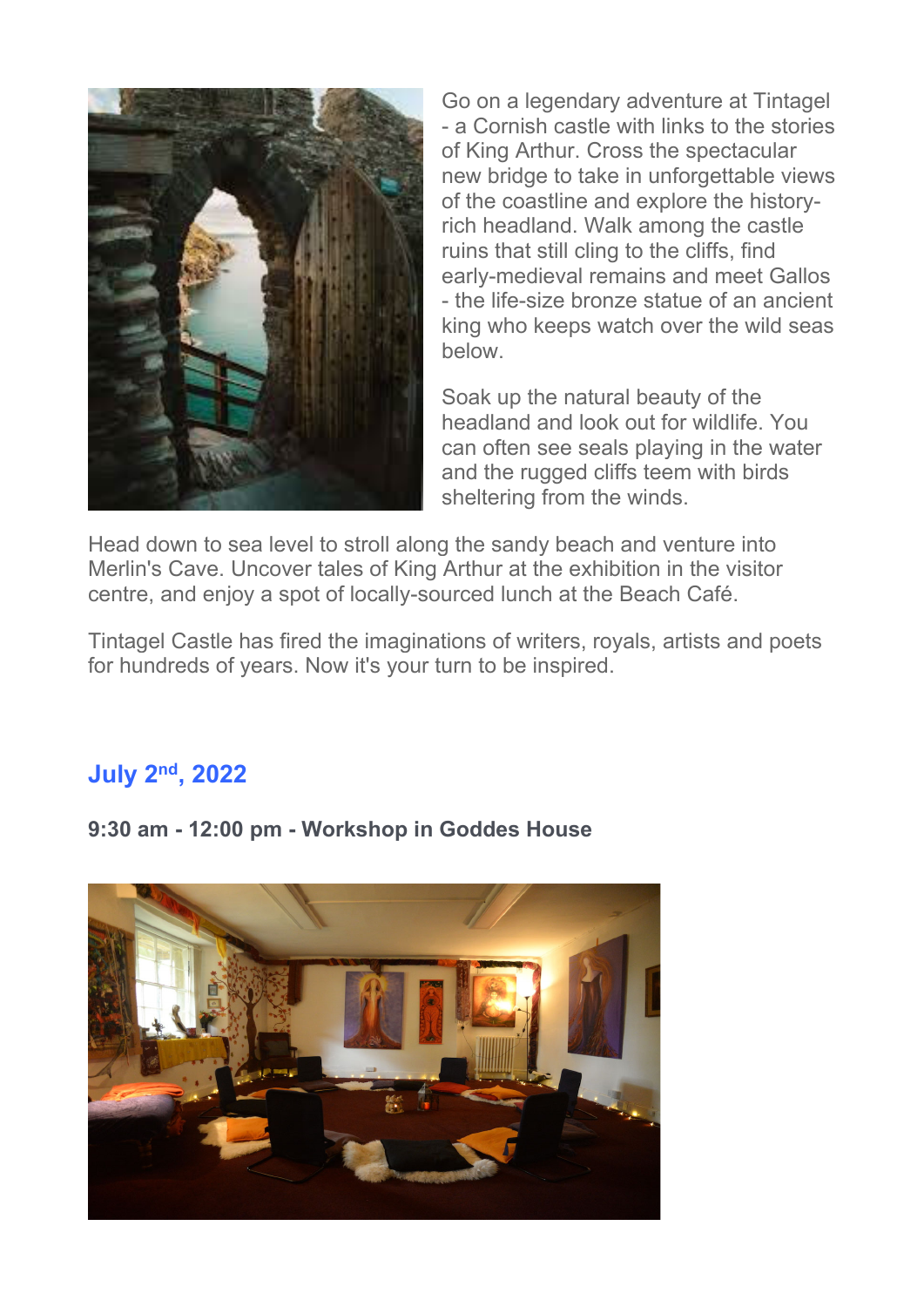#### **12:00 pm - 6:00 pm - Glastonbury Abbey**



A hidden jewel in the heart of Somerset, Glastonbury Abbey is known as England's cradle of Christianity and is the resting place for three Saxon kings and the legendary King Arthur. Set in 36 acres of parkland in the middle of the town, the histories, mysteries and myths of Glastonbury Abbey define it as a place of extraordinary spiritual significance.

#### **Tor**



#### Saint Michael's chapel

The tower on the Tor is all that remains of a fourteenth-century chapel dedicated to Saint Michael, a replacement for an earlier church destroyed by an earthquake in 1275. The chapel is in itself evidence of the site's pre-Christian roots. It was a common practice to build churches on pagan worship sites both to cement the ascendancy of the new faith and to give the people a Christian gathering place at a familiar spot. Such churches were often dedicated to Michael in his role as spiritual guardian.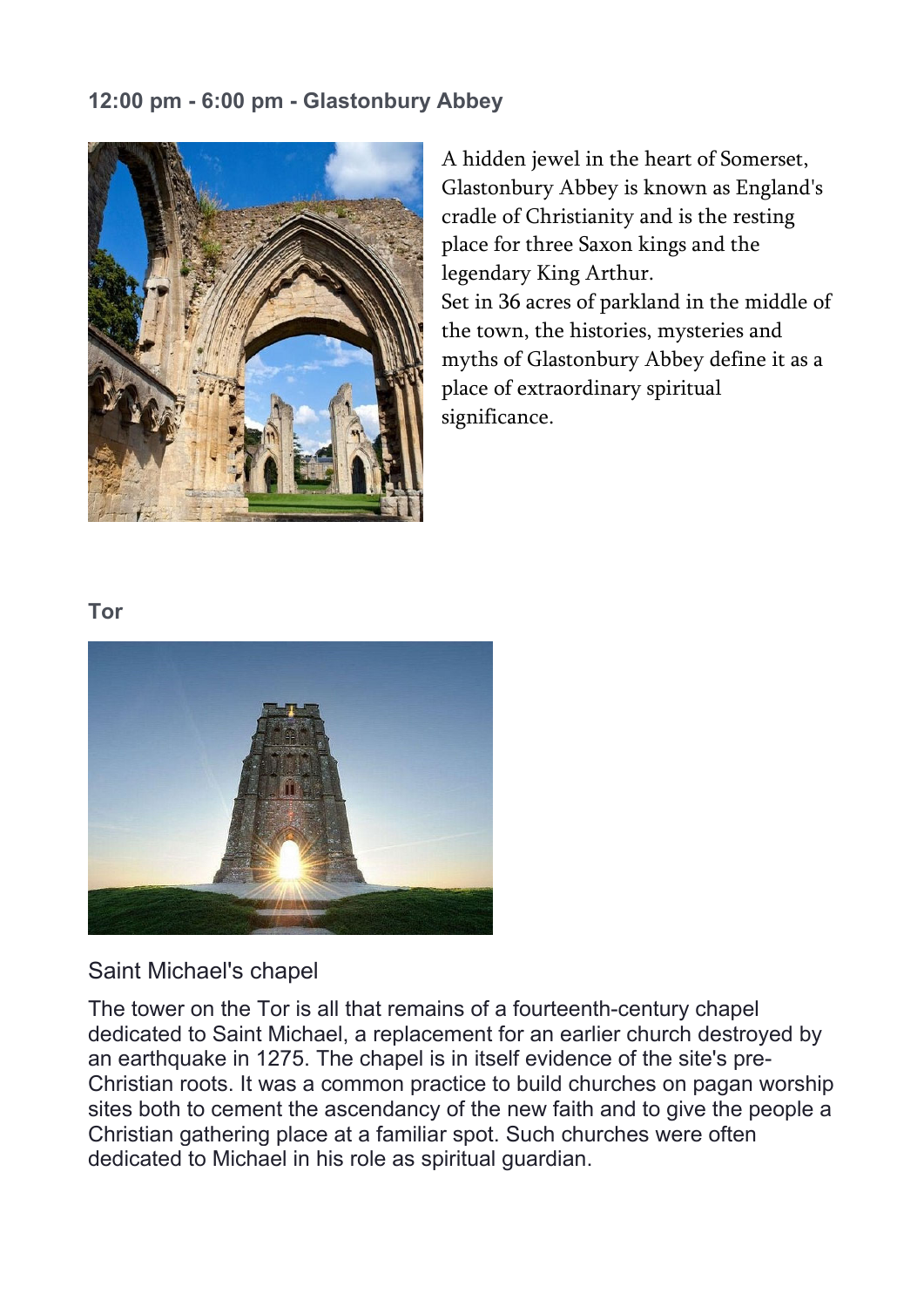### **Arthurian legends**

In the 1960s excavations suggested that a sixth-century fortress or at least a stronghold stood on the site of the Tor, which for some supports another legend connected with the Tor, that it was the location of the stronghold belonging to 'Melwas', who is credited in one of the many Arthurian legends as the man who abducted 'Guinevere'.

## **Chalice Well**



According to legend the Chalice Well is believed to have sprung from the ground at the location where the chalice (the Holy Grail), that Jesus drank from at the Last Supper and in which drops of His blood were caught during the Crucifixion was placed.

The sacred vessel is believed to have been placed into the well by 'Joseph of Arimathea'. The well itself is thought to have been built by the Druids, and that the water the gushes from it, reddish in color and tasting of iron, has been claimed to have magical powers.

The color of the water and the taste according to legend is said to symbolize the iron nails that were used at the Crucifixion. Visitors can still drink the water which is today believed to possess healing properties.

For others with a more mystical, pagan outlook the waters are acknowledged as the essence of life, the gift from Mother Earth to sustain its living forms. There are events that take place through the year at Chalice Wells for followers of this outlook.

The famous well is located at the back of the ample garden, and there are benches located throughout for relaxing and taking in the beauty, contemplation and meditation. The water flows through the garden and there is a small pool where you can paddle or bathe in the waters.

### **White Spring - private visit**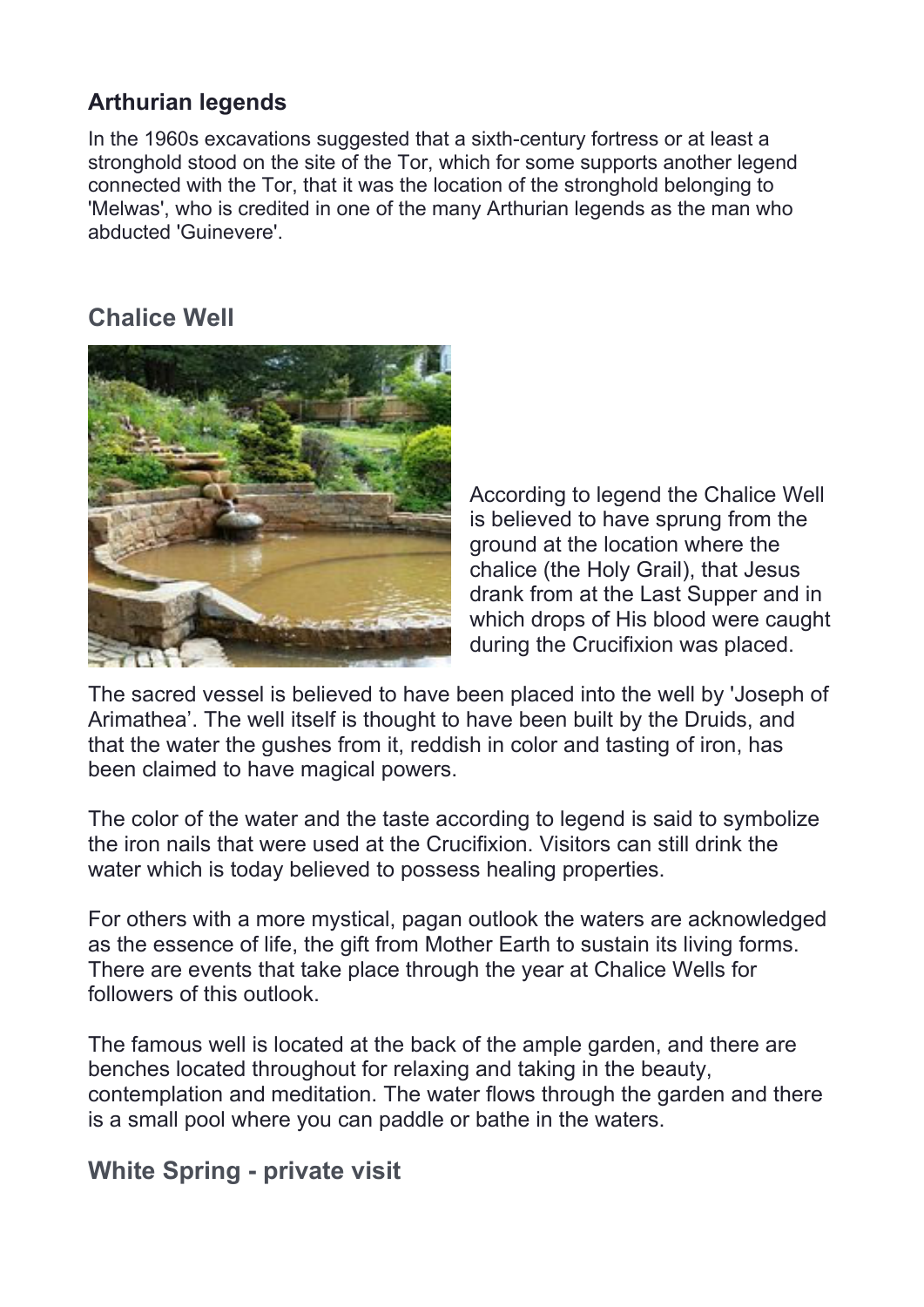

Less than 100 metres from the Chalice Well, famous for its red water, flows a second and uniquely related well, the 'White spring'. The white spring is a calcium and energy rich well that flows up at the foot of Glastonbury Tor.

So we have two springs, one, tasting sweet with calcium, leaves a white trail. The other, tasting metallic with iron leaves its mark in red. Both have healing properties in their flow to believers.

Unlike Chalice Wells this spring has not been protected. At the moment it's in the hands of enthusiasts trying to resurrect the well into a 'temple'. The spring used to be a Victorian reservoir, and a water source for the town of Glastonbury. The buildings from this that enclose the spring are being upgraded to make it a Temple, as attractive as Chalice Well next door.

**6:00 pm - 9:30 pm Workshop in Goddes House** 

### **July 3rd, 2022**

**10:00 am - 8:00 pm Workshop in Goddes House** 

### **Price for the 3 days Workshop (July 1-3, 2022): 1.200 GBP**

Included in price:

\* Transfer from Bristol Airport to Glastonbury & Glastonbury to Bristol Airport